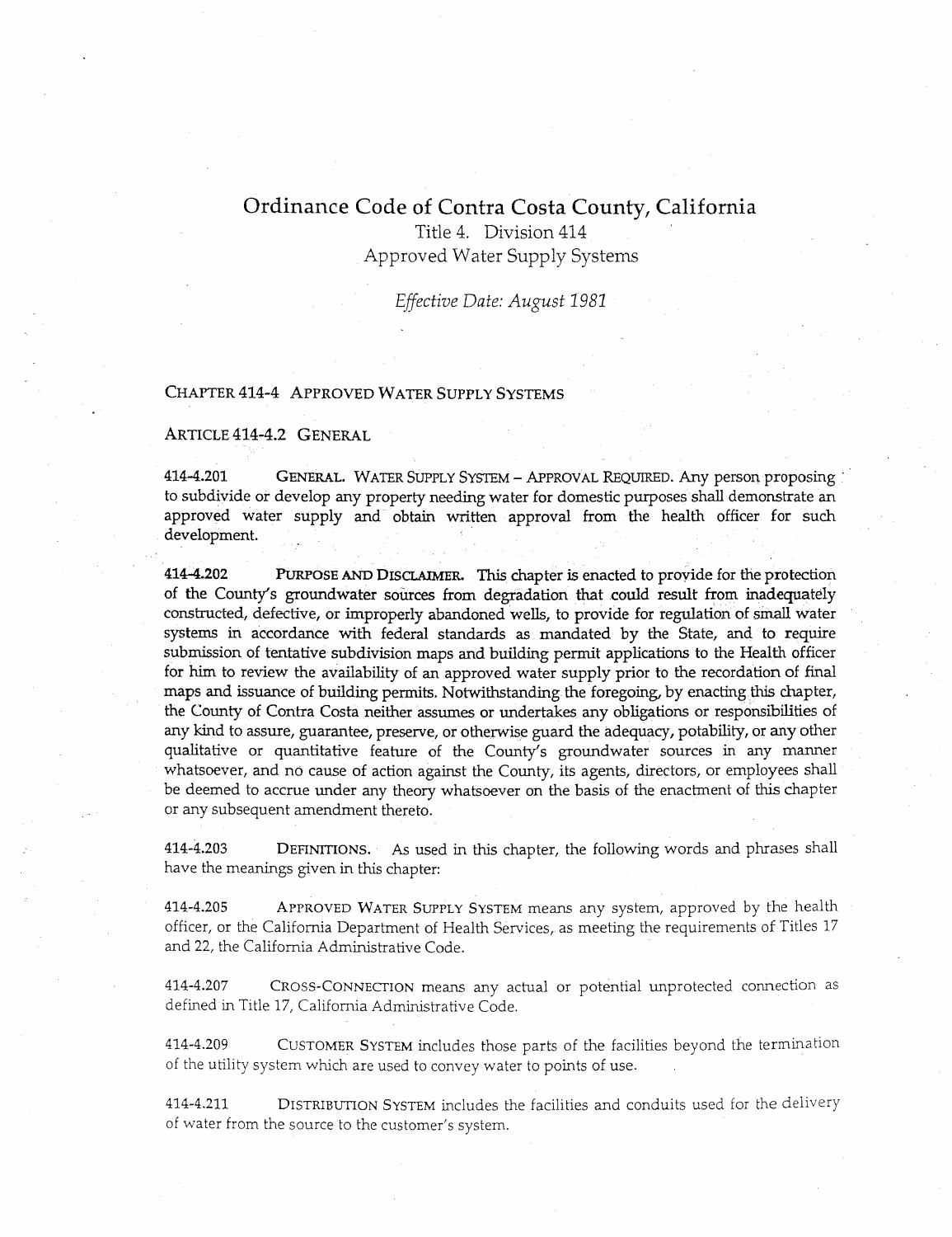414-4.213 FURNISH OR SUPPLY has its usual meaning, except that it does not include furnishing or supplying water to a user for domestic purposes other than for human consumption if the user receives the water, by pipe or otherwise, directly from an open irrigation canal system; nevertheless, it does include furnishing or supplying water to any small water system, connected by an integrated pipe system owned and operated by the supplier.

414-4.215 HEALTH OFFICER, unless otherwise modified, means the health officer of this County, his/her medical deputies, his/her Environmental Health Inspectors, and his/her other duly authorized representatives.

414-4.217 INDIVIDUAL WATER SYSTEM means an approved water source and system of piping designed to provide water for domestic use and which serves (a) one single family residence; or (b) two single family residences on one parcel; or (c)· one structure serving less than 25 persons more than 60 calendar days per year.

414-4.219 SITE EVALUATION means the investigation of a lot or subdivision to determine the feasibility of using an individual water system or a small water system.

414-4.221 SMALL WATER SYSTEM means a system which furnishes water for domestic purposes to from two through one hundred ninety-nine service connections and shall include #Public Water Systems" as defined in California Health and Safety Code Section 4010.1 and its applicable regulations under Title 22 of the California Administrative Code. Two single family residences on one parcel shall not be considered a small water system.

414-4.223 SOURCE FACILITIES include all components of the facilities used in the production, treatment, storage, and delivery of water to the distribution system.

414-4.225 WATER SOURCE means a source of water supply for any water system, induding, without limitation, wells, springs, ponds, lakes, surface streams, irrigation ditches or canals, and potable water obtained from other sources including large public water systems.

414-4.227 USER means any person using water for domestic purposes, except any person processing water or selling, serving, hauling, furnishing, or supplying water to the public in any manner.

414-4.229 UTILITY SYSTEM means a water system consisting of source facilities, treatment facilities, and distribution system, and includes all other facilities of the water system under the complete control of the supplier, up to the point where the customer's system begins.

414-4.231 WELL means any well, public or private, including without limitation, wells serving County and State small water systems, individual domestic use wells, industrial wells, agricultural wells, recharge or injection wells, air conditioning wells, horizontal wells, permanent test wells, dewatering wells and cathodic protection wells.

414-4.233 LICENSED WELL DRILLER means a person licensed in accordance with the provisions of the Contractors License Law (Chapter 9, Division 3, of the Business and Professional Code) to drill water wells.

414-4.235 WELL DRILLING means the act(s) by any person, including without limitation, the property owner and/ or licensed well driller, to dig, drill, bore, excavate, or drive a well.

C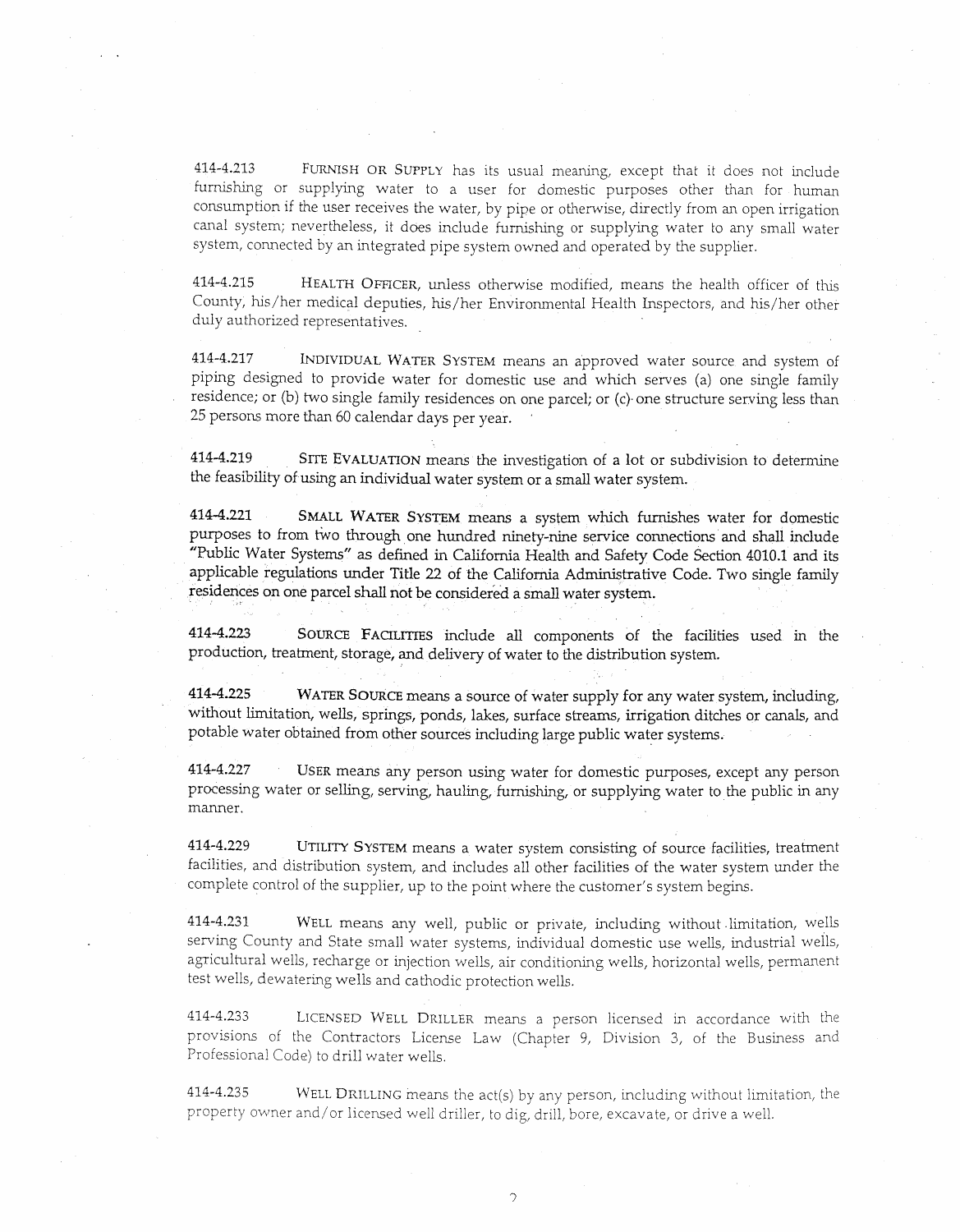414-4.237 DOMESTIC USE means water that is intended for human consumption. The terms *domestic purposes* and *human consumption* mean the same as domestic use when they appear in this chapter.

414-4.239 ABANDONED WELL means a well which has not been used for a period of one year, unless the owner has declared his intention to use the well again. Wells that are to be used again shall be adequately protected, and marked, and the area around the well shall be kept clear.

#### 414-4.241 SUBDIVISION MAPS

(a) *Tentative Maps.* Pursuant to Title 9, a copy of any submitted tentative subdivision map shall be forwarded to, and filed with the health officer for investigation of domestic water supply. The tentative map shall show proposed provisions for sewage disposal, source of approved water supply, number of lots, the size of each lot, and contour lines at intervals of five (5) feet or less.

(b) *Health Officer Approval.* The health. officer shall review the filed tentative map for compliance with this chapter and in a timely manner report his conclusions thereon, together with any conditions recommended to insure such compliance, to the planning department and advisory agency.

(c) *Final and Parcel Maps*. Final and parcel maps shall not be recorded unless the conditions recommended by the health officer and established by the advisory agency on approval of the tentative map have been satisfied.

## ARTICLE 414-4.4 SMALL WATER SYSTEMS

#### 414-4.401 SMALL WATER SYSTEMS - PERMIT REQUIRED

(a) Every person proposing to install, construct, and/ or operate a small water system shall first apply to the health officer for approval of the water source and utility system. The application shall be accompanied by complete plans and specifications with appropriate fees.

(b) The health officer shall approve, conditionally approve, or deny the application on the basis of compliance with this chapter and the health officer's regulations.

· (c) Upon approval of the completed installation of the water system by the health officer, he shall issue a water supply permit and a public health license to operate the system.

414-4.403 SMALL WATER SYSTEM - lNVESTIGATION, SITE EVALUATION. Upon receipt of an application for the construction or operation of a small water system the health officer shall make the necessary investigation and/or site evaluation of the proposed or existing system and all other circumstances and conditions the health officer deems material. The health officer may order repairs, alterations, or additions to the proposed or existing system to insure that the water furnished or supplied shall at all times meet the requirements of Sections 414-4.413, 414-4.415 and 414-4.417 herein. The health officer may require any permit holder or applicant to make a complete report on the condition and operation of the small water system owned, operated, or contracted for by the permit holder or applicant.

414-4.405 SMALL WATER SYSTEM - BACK-FLOW PREVENTION. Every person furnishing or supplying water to users shall prevent water from unapproved sources, or any substance, from entering the small water system.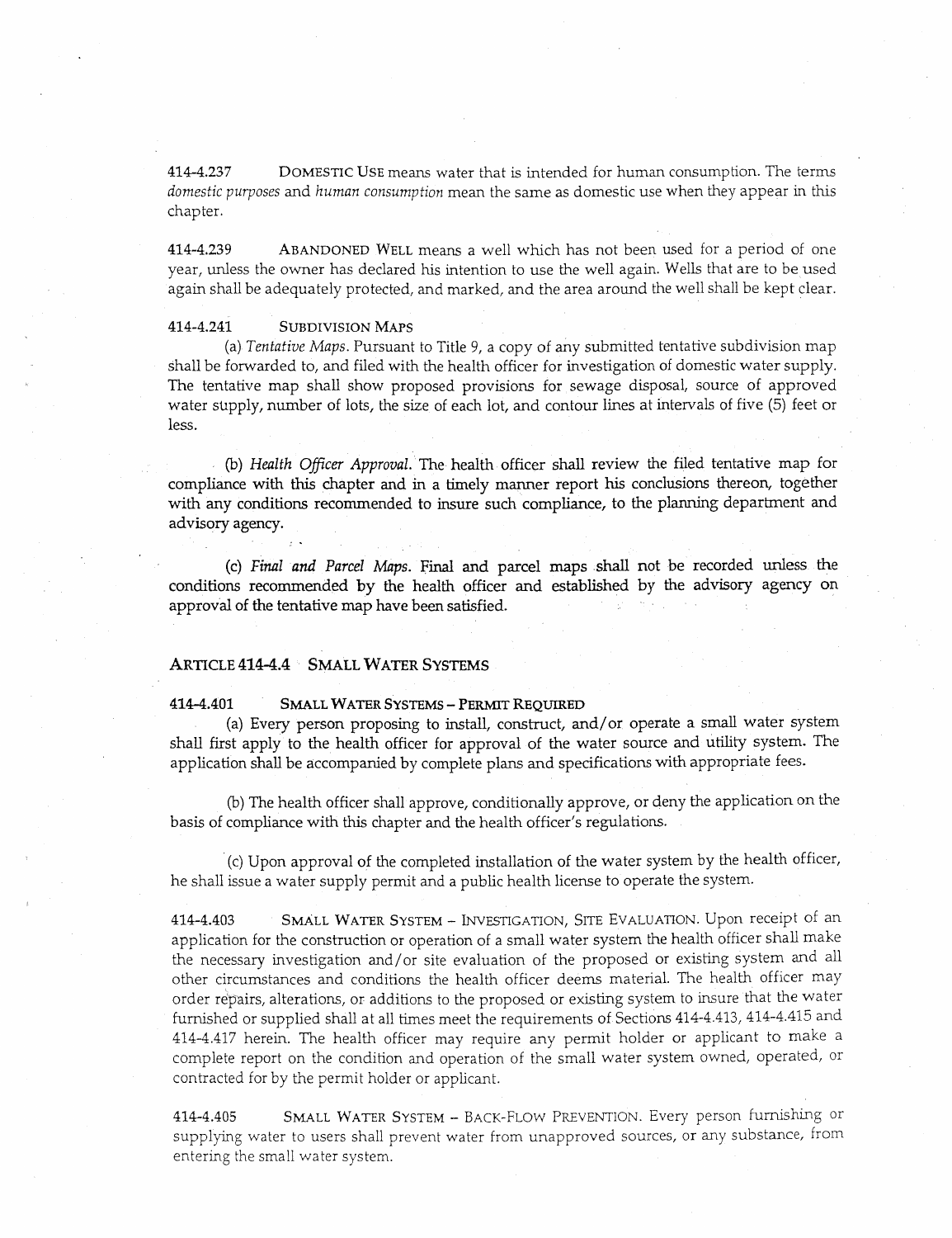414-4.407 SMALL WATER SYSTEM - DESIGN AND CONSTRUCTION. All small water systems shall be designed and constructed so as to comply with applicable A.W.W.A. Standards and generally accepted engineering practices.

414-4.409 SMALL WATER SYSTEM -- APPROVED SoURCES REQUIRED. All water sources for small water systems shall comply with the requirements of Title 22, the California Administrative Code and may be used only after approval of the health officer.

414-4.411 SMALL WATER SYSTEM - DISTRIBUTION RESERVOIRS. Distribution reservoirs shall be adequately protected against contamination. Adequately ventilated housing may be required by the health officer to protect the facilities from the elements and unauthorized entry.

#### 414-4.413 SMALL WATER SYSTEM - DISTRIBUTION SYsrEM.

(a) *Pressure-Quantity.* The distribution system shall be of adequate size and designed in conjunction with related facilities to maintain a minimum water pressure of twenty (20) pounds per square inch at every point during periods of maximum normal demand. The quantity of water delivered to the distribution system shall be sufficient to supply adequately, dependably, and safely the total requirements of all users under maximum consumption.

(b) *Flushing*. Dead-end runs shall be provided with means of flushing, and shall be flushed frequently enough to assure that the water will be kept safe, wholesome, and potable for human. consumption. The design of the small water systems shall provide for elimination of dead-end runs wherever practicable.

(c) *Materials.* Materials used in the distribution system shall be able to withstand with ample safety factors, all internal and external forces to which they may be subjected.

(d) *Back-flow protection*. Each service connection from an approved water supply system shall be protected against backflow of water from a non-approved system.

(e) *Fire hydrants.* Fire hydrants shall conform to requirements of local authority.

(£) *Location of pipes.* No water pipe shall be laid in the same trench with sanitary sewers.

(g) *Disinfection of pipes.* All pipes or conduits, or parts, newly constructed or repaired before being placed in service, shall be completely disinfected in accordance with American Water Works Association Procedures for Disinfecting Water Mains.

(h) *Marking of pipes.* Where the premises contain dual or multiple water systems and piping, the exposed portions of pipes shall be painted, branded, or marked at sufficient intervals to distinguish the pipes which carry water safe for human consumption.

#### 414-4.415 SMALL WATER SYSTEM - OPERATION AND MAINTENANCE.

(a) *Personnel.* All personnel responsible for operation and maintenance shall .have sufficient experience and training to qualify them properly their duties. When water is treated the water system shall be operated by personnel having special skills in the appropriate areas and acceptable to the health officer.

(b) *Maps and Records.* Complete and current maps of the utility system shall be maintained. Complete and current records shall be kept showing results of bacteriological and chemical analyses of water and other data required by the health officer.

 $\Lambda$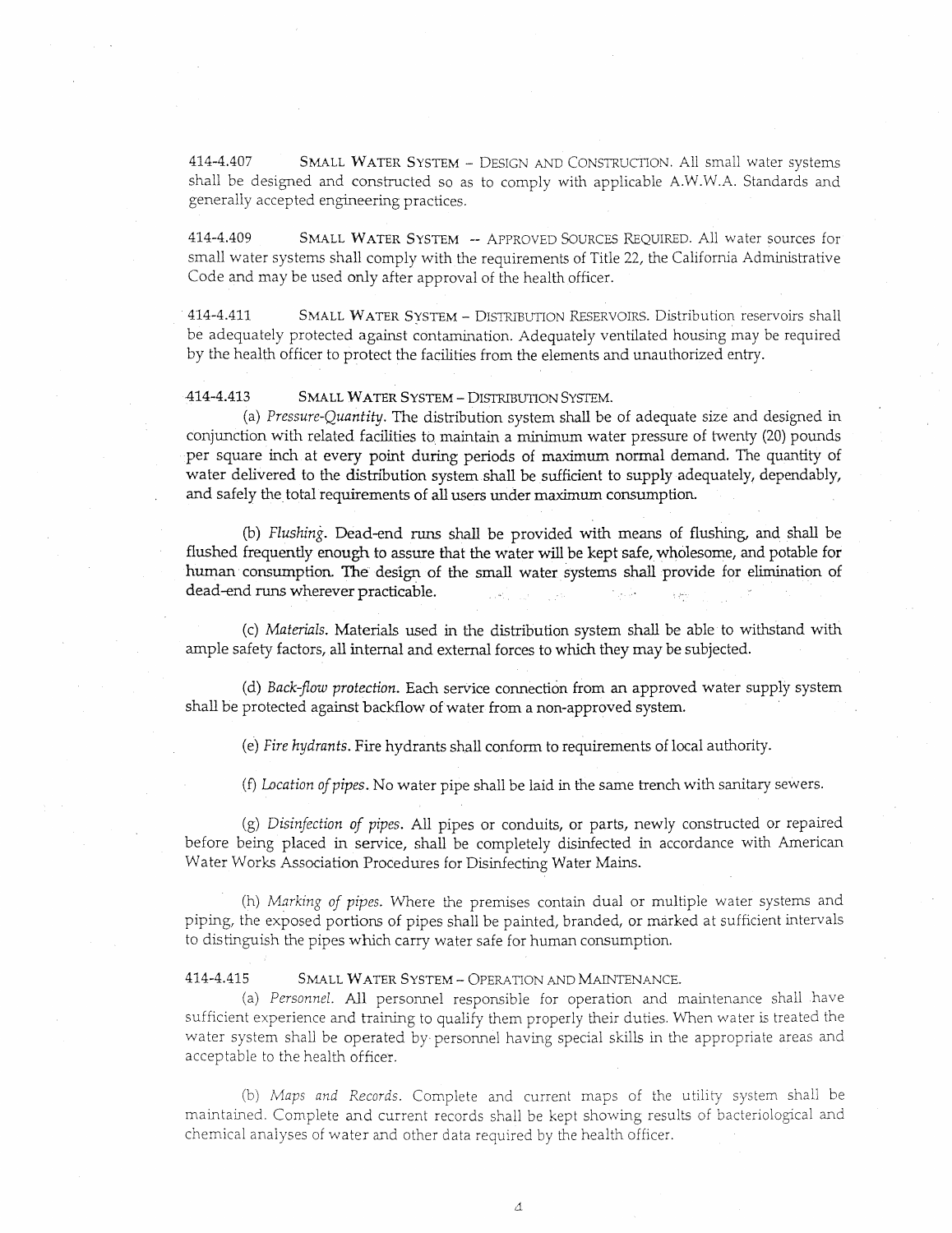2. *Other surface sources.* Yields and required storage capacity shall meet the same minimum requirements as for wells. Adequate documentation that the surface sources are perermial shall be provided.

## C. Director of Building Inspection:

When the building inspection director is advised by the health officer that it has not been demonstrated that a water source exists complying with this chapter and that such lack is a danger to or likely to cause public health problems, he may withhold issuance of the requested building permit or certificate for a structure.

### 414-4.603 INDIVIDUAL WATER SYSTEM - LOT AREA, VARIANCES.

(a) *Lot Area.* The health officer shall require each structure that needs both an individual water system and an individual sewage disposal system to be on a lot whose area, exclusive of natural impediment and surface and underground easements, is at least forty-thousand (40,000) square feet.

(b) *Variances.* The health officer may grant variances from Subsection (a) when he finds the following conditions to be met:

1. The lot otherwise will comply with the requirements of this Division. and the health officer's regulations; and

2. The variance will neither create, nor contribute to the creation of a public nuisance.

414-4.605 INDIVIDUAL WATER SYSTEM - INVESTIGATION, STTE EVALUATION. The health officer shall make the necessary investigation and/or site evaluation of the proposed development and all other circumstances and approve, or deny the proposed development on the basis of compliance with this chapter and corresponding regulations.

### ARTICLE 414-4.8 WELLS

### 414-4.801 WELLS - PERMIT REQUIRED.

(a) Every person proposed to dig, drill, bore, or drive any water well, or rebore, deepen, cut new perforations in, or seal the aquifers of any existing well, before commencing work, shall apply to the health officer for approval of the well site and method of installation and construction and for a permit to do the work. If a well driller is hired it is his responsibility to see that a permit is obtained. The application shall be on forms furnished by the health officer and shall contain the information he may require.

(b) The permit shall expire on the one hundred eightieth (180) calendar day after date of issuance if the work has not been started and reasonable progress toward completion is not maintained, but the health officer may extend the expiration date when delay is warranted.

(c) The health officer shall approve, conditionally approve, or deny the application and issue or withhold the permit accordingly, on the basis of compliance with this chapter and his regulations.

(d) Upon completion of the drilling, repairs, alterations, or additions of the well and before a final approval of the well for use, a log of the well shall be submitted to the health officer. Where minor or insignificant repairs, alterations or additions are made, the health officer may waive the requirement for a log.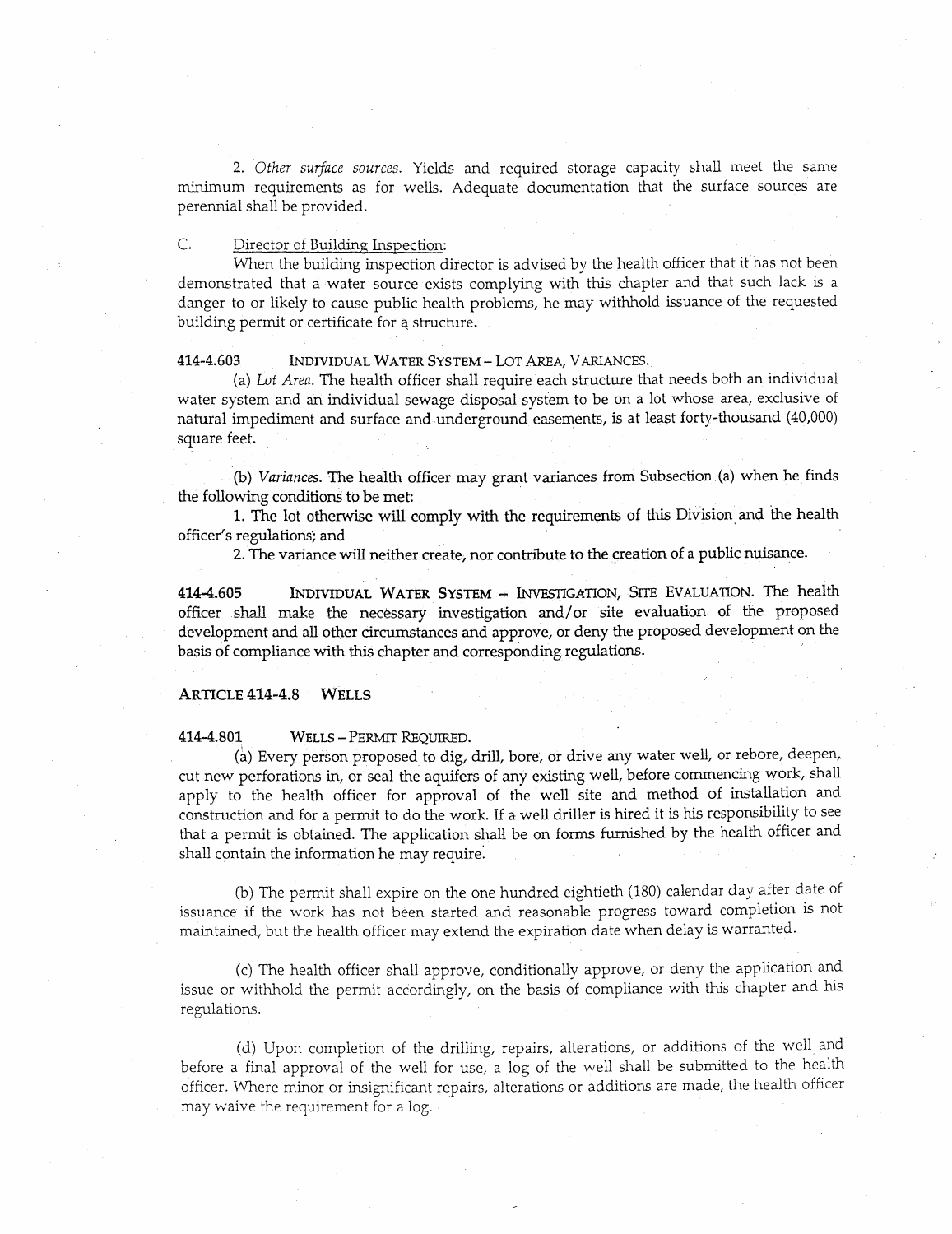2. *Other surface sources.* Yields and required storage capacity shall meet the same minimum requirements as for wells. Adequate documentation that the surface sources are perennial shall be provided.

# C. Director of Building Inspection:

When the building inspection director is advised by the health officer that it has not been demonstrated that a water source exists complying with this chapter and that such lack is a danger to or likely to cause public health problems, he may withhold issuance of the requested building permit or certificate for a structure.

#### 414-4.603 INDIVIDUAL WATER SYSTEM- LoT AREA, V ARlANCES.

(a) *Lot Area.* The health officer shall require each structure that needs both an individual water system and an individual sewage disposal system to be on a lot whose area, exclusive of natural impediment and surface and underground easements, is at least forty-thousand (40,000) square feet.

(b) *Variances.* The health officer may grant variances from Subsection (a) when hefinds the following conditions to be met:

1. The lot otherwise will comply with the requirements of this Division and the health officer's regulations; and

2. The variance will neither create, nor contribute to the creation of a public nuisance.

414-4.605 INDIVIDUAL WATER SYSTEM - lNVFSTIGATION, SITE EVALUATION. The health officer shall make the necessary investigation and/or site evaluation of the proposed development and all other circumstances and approve, or deny the proposed development on the basis of compliance with this chapter and corresponding regulations.

## ARTICLE 414-4.8 WELLS

414-4.801 WELLS - PERMIT REQUIRED.

(a) Every person proposed to dig, drill, bore, or drive any water well, or rebore, deepen, cut new perforations in, or seal the aquifers of any existing well, before commencing work, shall apply to the health officer for approval of the well site and method of installation and construction and for a permit to do the work. If a well driller is hired it is his responsibility to see that a permit is obtained. The application shaH be on forms furnished by the health officer and shall contain the information he may require.

(b) The permit shall expire on the one hundred eightieth (180) calendar day after date of issuance if the work has not been started and reasonable progress toward completion is not maintained, but the health officer may extend the expiration date when delay is warranted.

(c) The health officer shall approve, conditionally approve, or deny the application and issue or withhold the permit accordingly, on the basis of compliance with this chapter and his regulations.

(d) Upon completion of the drilling, repairs, alterations, or additions of the well and before a final approval of the well for use, a log of the well shall be submitted to the health officer. VYhere minor or insignificant repairs, alterations or additions are made, the health officer may waive the requirement for a log.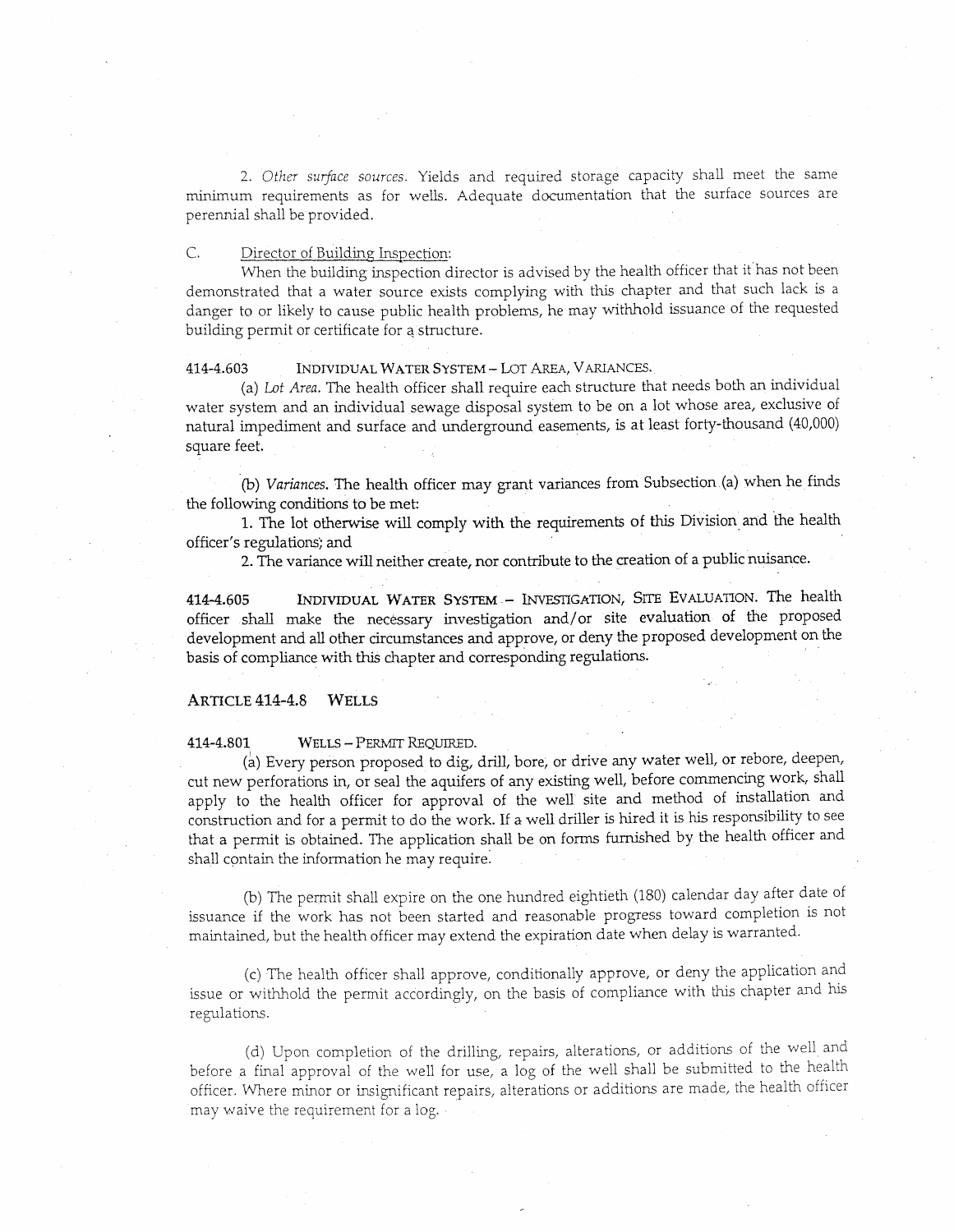414-4.803 WELLS - REPAIRS, ALTERATIONS OR ADDffiONS. The health officer may order repairs, alterations, or additions to the existing source or system to insure that the water furnished or supplied shall at all times be pure, wholesome and potable and without danger to human health.

414-4.805 WELLS - SITE. The site of every well shall be adequately drained and located a safe distance from any sources of pollution or contamination; this distance is dependent upon the character of the soil, location of pollution sources, and slope of the ground.

### 414-4.807 WELLS- PROTECTION.

(a) Adequate means shall be provided to protect the well from contamination during construction, reconstruction, or alteration. Newly constructed or repaired wells and necessary distribution systems shall be adequately chlorinated following construction or repair work.

(b) Surface construction which protect the well from contamination shall be provided when determined necessary by the health officer.

(c) The health officer shall be notified at least twenty-four (24) hours in advance of the installation of the seal of the annular space between the casing and excavation. All wells shall be sealed in accordance with the procedures outlined in Part 2, Section Nine of California Department of Resources Bulletin Number 74. All wells shall be sealed to the depth of the first impervious soil formation in addition to all other requirements of Bulletin Number 74.

(d) The well driller shall complete a certification of the protection of the underground aquifers he has penetrated during drilling and competition of the well. The certification shall be made on a form provided by the health officer and shall be signed by the well driller under penalty of perjury and shall indicate the contractor or driller license number. The work performed in the protection of the underground aquifers shall be done in conformance with California Department of Water Resources Bulletin Number 74, found well drilling practice, current published data or other references documented with the certification.

414-4.809 WELLS - ABANOONED. To prevent the contamination of ground waters and other dangers, every person wholly or partially responsible for abandoning a well or having entire or partial right of ownership or possession of the land or premises on which an abandoned well is situated shall destroy the well as specified in Part III, Section 23 of the State of California, Department of Water Resources, Bulletin Number 74.

### ARTICLE 414-4.10 ENFORCEMENT

#### 414-4.1001 ENFORCEMENT- PROHIBITIONS.

(a) No person subdividing and/ or developing any property needing water for domestic use shall so use the property until he has demonstrated an approved water supply.

(b) No person shall drill a water well whether for domestic use, irrigation, agricultural or other purposes, without first applying for and receiving a valid, unrevoked, unsuspended permit to do so from the health officer.

(c) No person shall drill, reconstruct, repair or destroy a well for hire unless he is licensed well driller.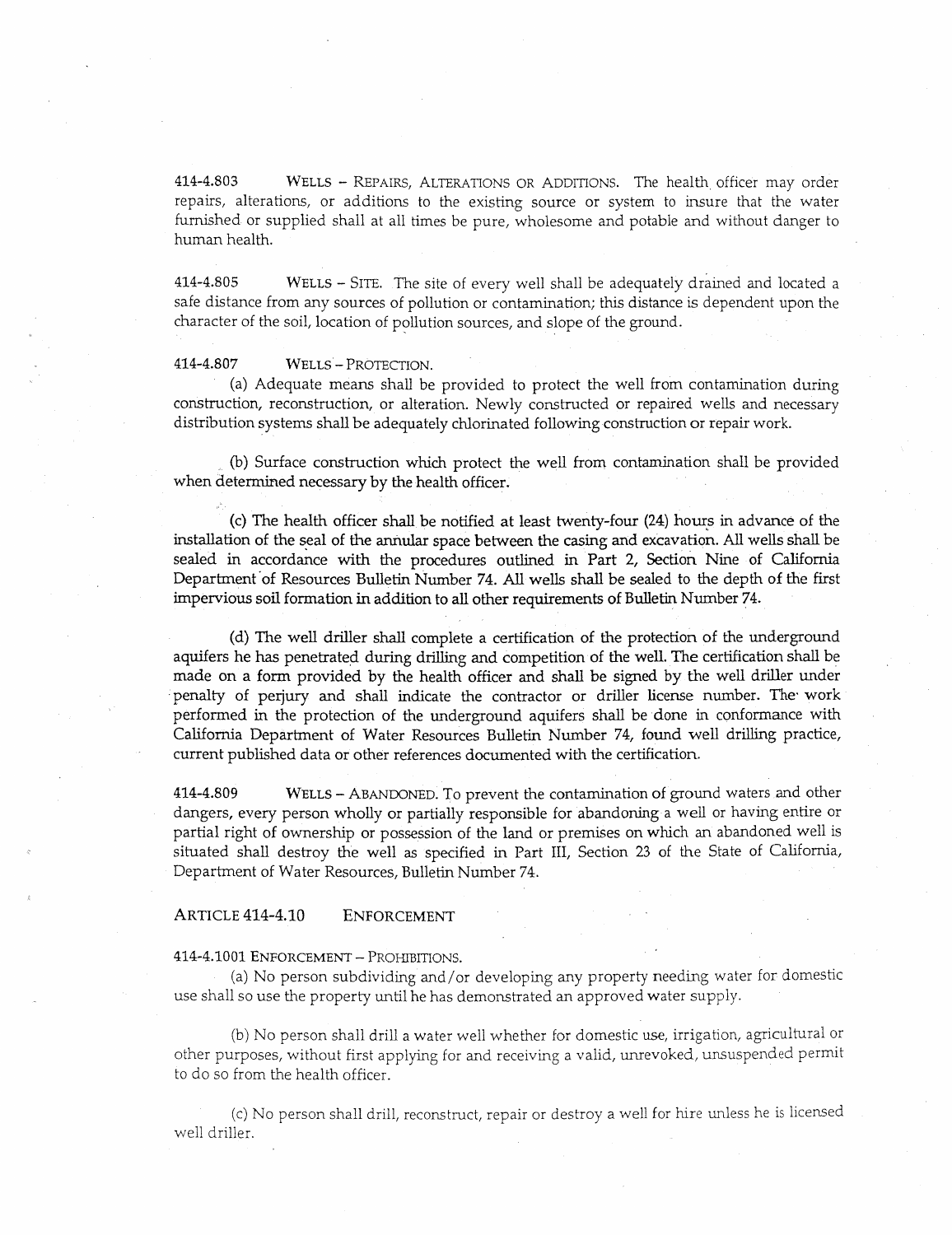(d) No person shall operate a small water system without filing a written application with the health officer and receiving and possessing a valid, unrevoked, unsuspended water supply permit and public health license.

(e) No person shall maintain a cross-connection with a small water system operated for domestic use.

(f) No person shall supply water for domestic use until the results of the tests required by the health officer of bacteriological, chemical and physical analyses, performed by a laboratory certified by the State Department of Health Services, are submitted to the health officer and show that the water meets state safe drinking water quality standards and all other criteria established by the health officer through his regulations.

(g) No person shall modify, add to, or change an approved water supply system without the prior written approval of the health officer.

414-4.1003 ENFORCEMENT-PUBLICATION OF REGULATIONS. The health officer rnaymake and publish regulations to make more detailed or specific the provisions of the chapter. These regulations shall become effective two (2) weeks after filing with the clerk of the Board of Supervisors and posting in the County Health Department. The health officer shall be responsible for the execution of this chapter.

414-5.1005 ENFORCEMENT - RIGHT OF ENTRY. To enforce this chapter, the health officer may enter and inspect any premises, operations or work regulated hereby, at reasonable times and with such notice to the owner, occupant, operator, applicant, licensee, or permittee, as is reasonable and practicable under the circumstances. In conducting such inspections the health officer is authorized to proceed pursuant to the Code of Civil Procedure Sections 1822.50 and .following.

414-4.1007 ENFORCEMENT - NIBSANCE ABATEMENT. Any installation made or condition existing in violation or this chapter or of standards or regulations established under Section 414- 4.1003 is declared to be a public nuisance, and its maintenance, operation, and existence may be abated in a civil action.

(a) *Notice; Hearing.* Except in instances of necessity or emergency, when the health officer declares a public nuisance, he shall promptly so notify the owner of the property by certified mail to the owner's address on the assessment roll. The notice shall state the condition and reason for the declaration, and shall also state that the owner of the property has thirty (30) days after the mailing of the notice within which to abate the nuisance, failing which the health officer may have the nuisance abated and the owner shall be liable for the cost thereof. The notice shall also state that if owner objects to the health officer's declaration, the owner may request a hearing before the health officer to determine whether a public nuisance exists. The notice shall further indicate that the request for the hearing must be received by the health officer prior to the expiration of the time set for abatement, and the hearing shall be held within thirty (30) days after the request is received by the health officer. County abatement is suspended by the filing of a request for hearing, pending the final decision of the health officer.

(b) *Costs.* If the health officer has a nuisance abated, the health officer shall promptly so notify the property owner, including a statement of costs and of the owner's rights to a hearing thereon. The notice mailing and the time period for hearing requests and hearing shall be those in subsection (a). Upon fixing the costs (after hearing or in absence of request therefore), the health officer shall proceed according to law to impose the costs on and collect them from the property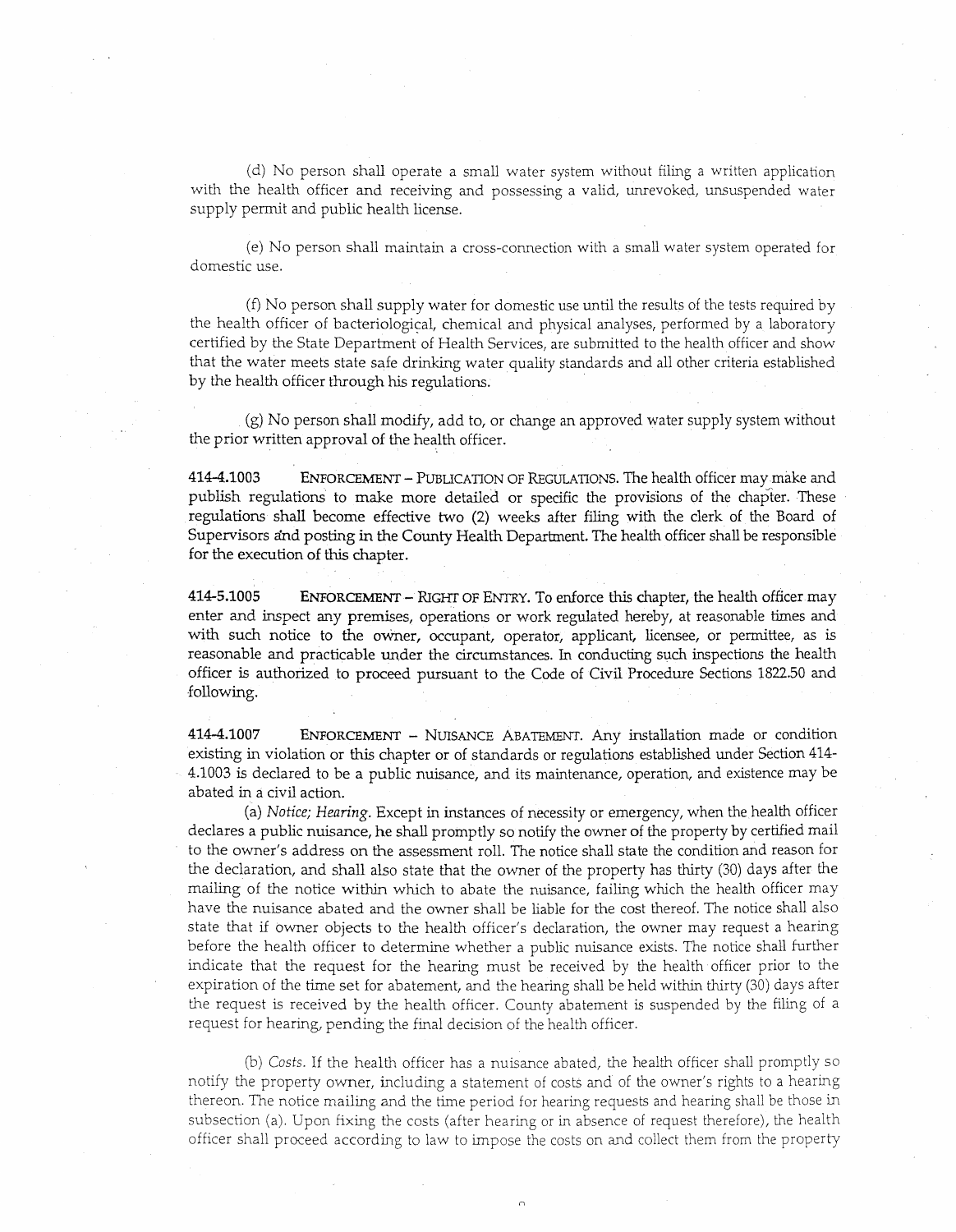owner and/or the property. These procedures do not affect the county's right to collect these costs from any other person responsible therefore under law.

414-4.1009 ENFORCEMENT - EMERGENCY ACTION. Where the health officer, makes a written finding that the public health is endangered by some act, omission, or condition regulated by this chapter, in connection with any premises or operation licensed under this chapter, the health officer may order the immediate cessation of the act, abatement of the condition, or action to correct the condition. The health officer may order the temporary emergency suspension of the applicable permit and its removal from the person or premises, and the health officer may post notice of this action in a conspicuous place. Emergency suspension, as distinct from any other action authorized by law, is effective for a period of five days, including the first day on which the permit is suspended. During that period, any activity regulated by this chapter is unlawful. At the end of that period, or sooner if a finding is made that the public health is no longer endangered, the permit becomes valid again unless a hearing is ordered.

414-4.1011 ENFORCEMENT- PERMIT SUSPENSION. Where a written complaint is filed with the health officer that some applicable law or regulation is being violated by any person, premises or operation required to be licensed under this chapter, the health officer may order a hearing, and after hearing may suspend the permit for not more than ninety (90) days, or until the health officer is assured of compliance with applicable laws or regulations, whichever is less, and the health officer may post notice of this action in a conspicuous place. At the end\_ of the period, or when the health officer is satisfied of compliance, the permit becomes valid again. During that period any activity regulated by this chapter is unlawful.

414-4.1013 ENFORCEMENT - PERMIT REVOCATION. A permit maybe revoked and confiscated if it has been suspended once and if violations of this chapter or other applicable laws or regulations or acts or omissions endangering the public health continue, or if the health officer or one of the health officer's medical deputies makes a written finding that correction of the situation is impracticable and that public health is endangered thereby. The health officer may post notice of this action in a conspicuous place.

414-4.1015 ENFORCEMENT - HEARINGS. In cases of hearings under Section 414-4.1011, notice must be written and delivered to the person involved or in charge of the premises or operation at least forty-eight (48) hours before the hearing. Other hearings ordered by the health officer must be preceded by written notice, personally delivered or mailed to the person to whom the permit was issued at the latest address on file with the health officer not less than five (5) nor more than fifteen (15) days before the hearing date. These hearing shall be in the main office of the County Health Department, unless some other location is specified in the notice. These hearings shall be conducted by the health officer or one of the health officer's medical deputies, and may not be continued or postponed for longer than ten (10) days from the original date without consent of the permittee.

#### 414-4.1017 ENFORCEMENT- APPEALS.

(a) A person objecting to or disagreeing with any decision made pursuant to Sections 414-4.403 and 414-4.605, and /or the pertinent regulations thereto, may appeal the decision to the health officer. All requests for this appeal hearing shall be in writing and must received by the health officer within ten (10) days after notice of the decision was mailed. All requests for the appeal hearing must be accompanied by the appropriate fee. A hearing on the appeal shall be held within fifteen (15) days after the request for appeal is received by the health officer.